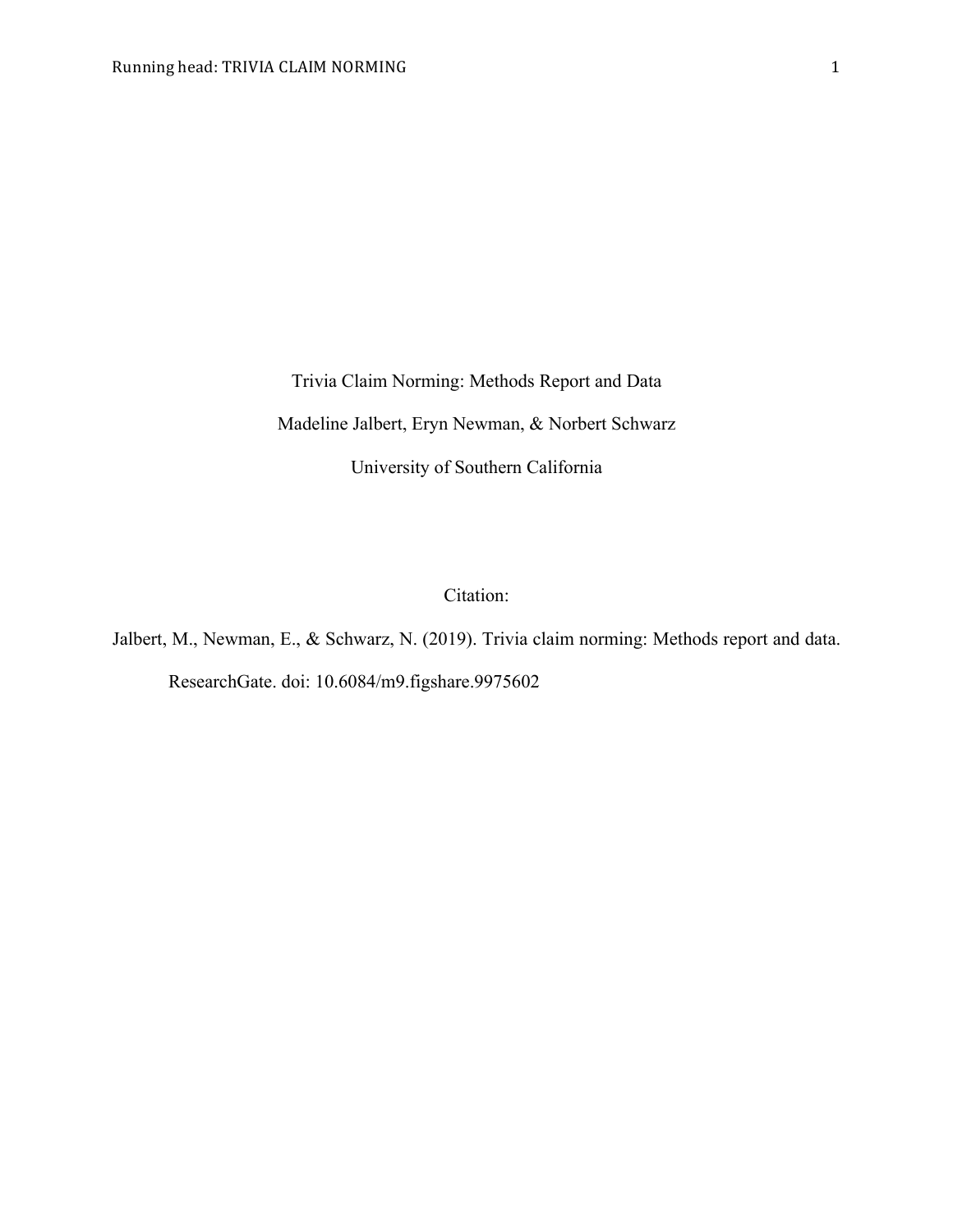Psychological investigations often use trivia claims or questions as stimuli. In perhaps the most well-known set of claims, Nelson and Narens (1980) created a set of 300 general knowledge questions which have been cited over 300 times on Google Scholar. These claims were recently updated and expanded (Tauber, Dunlosky, Rawson, Rhodes, & Sitzman, 2013) and a subset has been adapted to Spanish (Duñabeitia et al., 2016). These claims have been used as stimuli in studies of memory and source monitoring (Shimamura & Squire, 1987), judgments of truth (Fenn, Newman, Pezdek, & Garry, 2013; Newman et al., 2015), feelings of knowing (e.g., Metcalfe, 1986), tip of the tongue phenomena (Burke, MacKay, Worthley, & Wade, 1991), and metamnemonic judgments (Benjamin, Bjork, & Schwartz, 1998).

More recently, these claims, or variations of these claims, have been used as stimuli for a number of studies that recruit participants online from the platform Mechanical Turk (MTurk; e.g., Birnbaum, Kornell, Bjork, & Bjork, 2013; Chua & Bliss-Moreau, 2016, Fenn et al., 2013; Kornell, 2015, Newman et al., 2015), a website where users participate in surveys in exchange for monetary compensation. However, the repeated use of these trivia claims on MTurk may pose a problem because a small subset of participants complete a large percentage of the MTurk studies. For example, Paolacci and Chandler (2014) found that 41% of their tasks were completed by just 10% of their worker pool. Thus, participants may encounter the same stimuli multiple times. Seeing the same stimuli repeatedly may have deleterious effects on research outcomes, as participants may learn the answers through repeated exposure. Additionally, the mere exposure to materials can increase their liking (e.g., Zajonc, 1968) and perceived truth (e.g., Hasher, Goldstein, & Toppino, 1977).

Nelson and Narens (1980) originally asked participants to recall the answers to freeresponse questions. However, some researchers who used Nelson and Narens' (1980) materials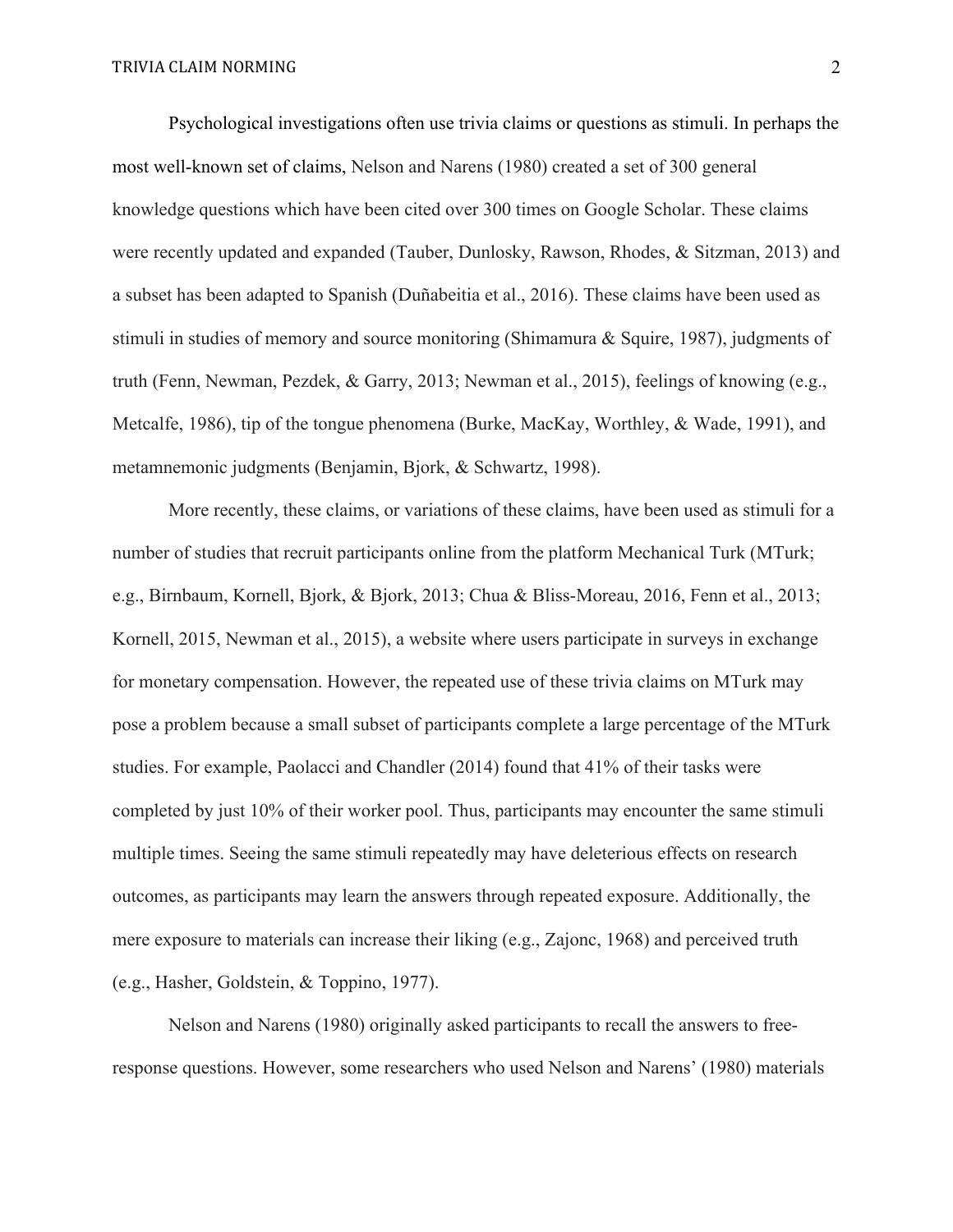TRIVIA CLAIM NORMING 3

ask participants for statement recognition or perceived truth, which benefits from the use of normed true and false statements.

Hence, the present materials serve two purposes. First, they provide a new set of trivia claims that has not yet been widely circulated on MTurk. Second, the materials include true and false versions of the same claims to allow for their use in studies requiring statements of differing veracity. They were originally created and used in a series of truth effect experiments (Jalbert, Newman, & Schwarz, 2018), but will likely prove useful for other experimental investigations.

### **Materials**

One hundred trivia claims, each with a true and false version, were compiled. The true version of each claim was taken from the online Encyclopedia Britannica Website (https://www.britannica.com/). Twenty claims were chosen for each of the following five categories: Science, geography, sports, animals, and food. Each claim was taken from a different article.

Once the true claims were chosen, one word from the claim was altered in order to make the claim false. Each false claim was checked to ensure they were not actually true. The false claims were altered from the true claims using the following procedure.

(1) If there was a way to easily create an opposite statement by changing a single word, this was done first. Some examples are presented below.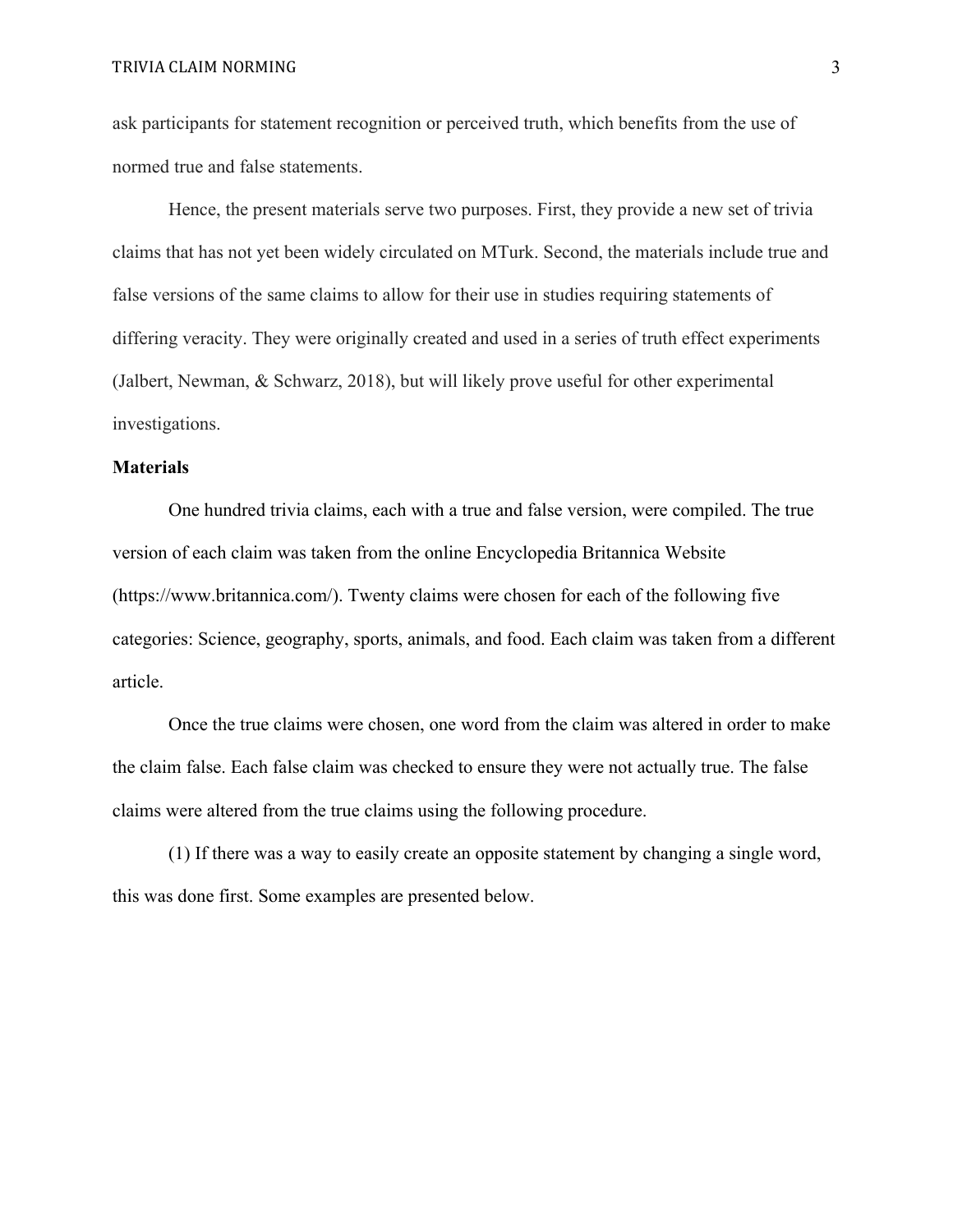| <b>Original True Claim</b>                   | <b>Altered False Claim</b>                   |
|----------------------------------------------|----------------------------------------------|
| In almost all human populations of newborns, | In almost all human populations of newborns, |
| there is a slight excess of <i>males</i>     | there is a slight excess of <i>females</i>   |
| Snakes <i>lack</i> movable eyelids           | Snakes have movable eyelids                  |
| Ham is the <i>rear</i> leg of a hog          | Ham is the <i>front</i> leg of a hog         |

(2) If this was not possible, one of the object words was changed to something in a

similar category that could be true.

| <b>Original True Statement</b>                         | <b>Altered False Statement</b>                        |
|--------------------------------------------------------|-------------------------------------------------------|
| The <i>banana</i> plant is a large herb                | The <i>grape</i> plant is a large herb                |
| <i>Pluto</i> is part of the Kuiper belt                | <i>Neptune</i> is part of the Kuiper belt             |
| The <i>sun constitutes</i> more than 99 percent of the | The <i>planets constitute</i> more than 99 percent of |
| entire mass of the solar system                        | the entire mass of the solar system                   |

### **Procedure**

We recruited one hundred participants from MTurk to take an online survey, administered through Qualtrics. Due to how participants are sent from Mechanical Turk to Qualtrics, ninety-nine participants completed the survey. Participants were told the experiment was expected to take 20 to 30 minutes and received a payment of \$.80. Fifty-three (53.5%) were male, and 46 (46.5%) were female. Only MTurk workers located within the United States and with a HIT approval rate (%) greater than or equal to 95% were eligible to participate.

Participants were randomly assigned to one of two counterbalance conditions. In each condition, participants were presented with 100 claims, half true and half false. In one condition, participants saw the true version of the first 50 claims and the false version of the second 50 claims for each category. Participants in the other condition saw the false version of the first 50 claims and true version of the second 50 claims. All claims were presented in random order.

In the instructions, participants were told that they would view a series of 100 trivia statements. They were also told that some of the statements would be true, and some of the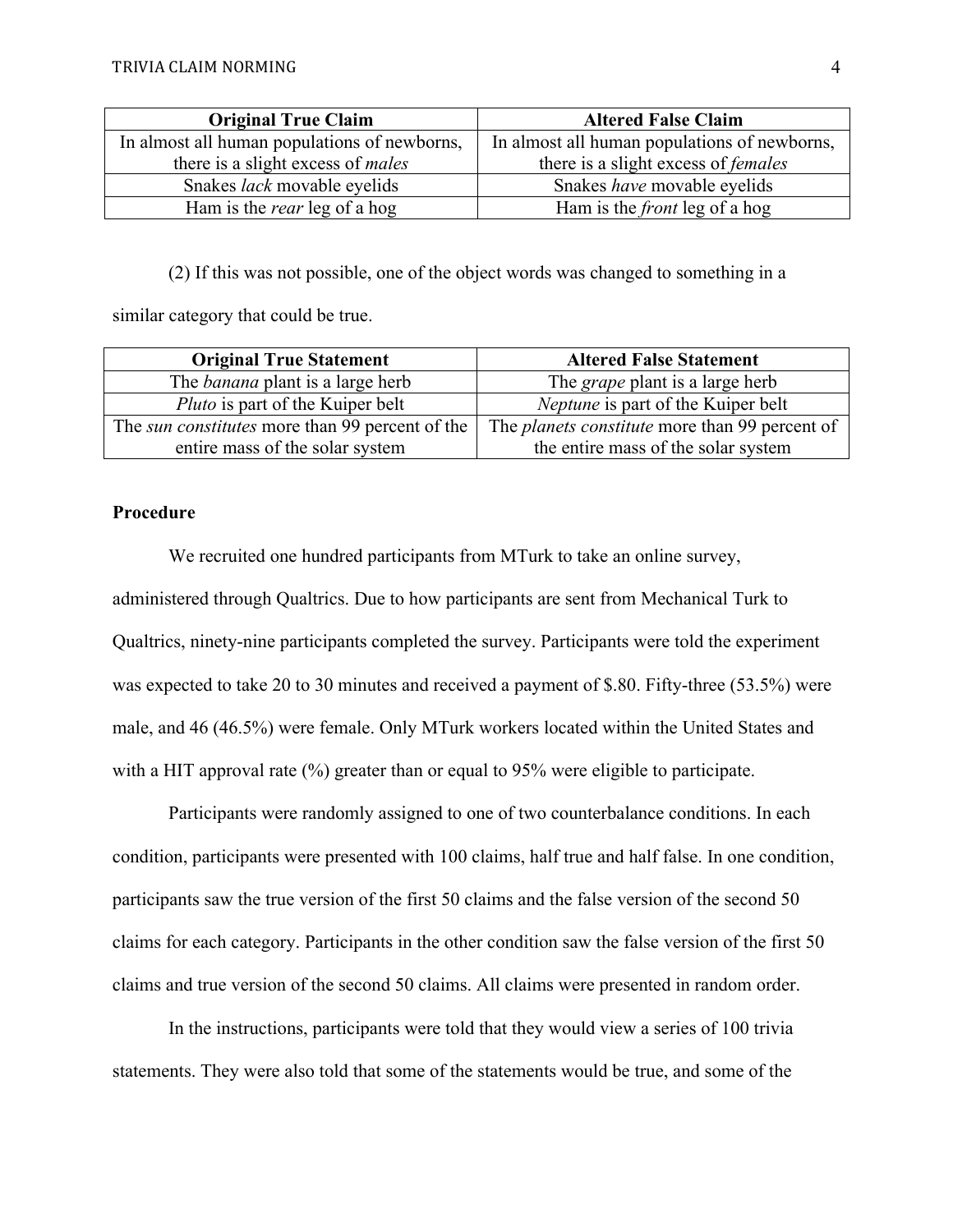statements would be false. For each statement, they were asked to answer the question, "Is this trivia statement true or false?". Participants were instructed to make their best guess if they did not know the answer to a question.

### **Results**

A list of trivia claims with the mean proportion of participants rating each one true are presented below. The proportion of participants rating a claim as true ranged from .120 to .922, with a mean of .562 ( $SD = .164$ ). The mean proportion rated true for true claims was .620 ( $SD =$ .157), with a range of .250 to .923, while the mean proportion rated for false claims was .504 (*SD* = .150) with a range of .118 to .843.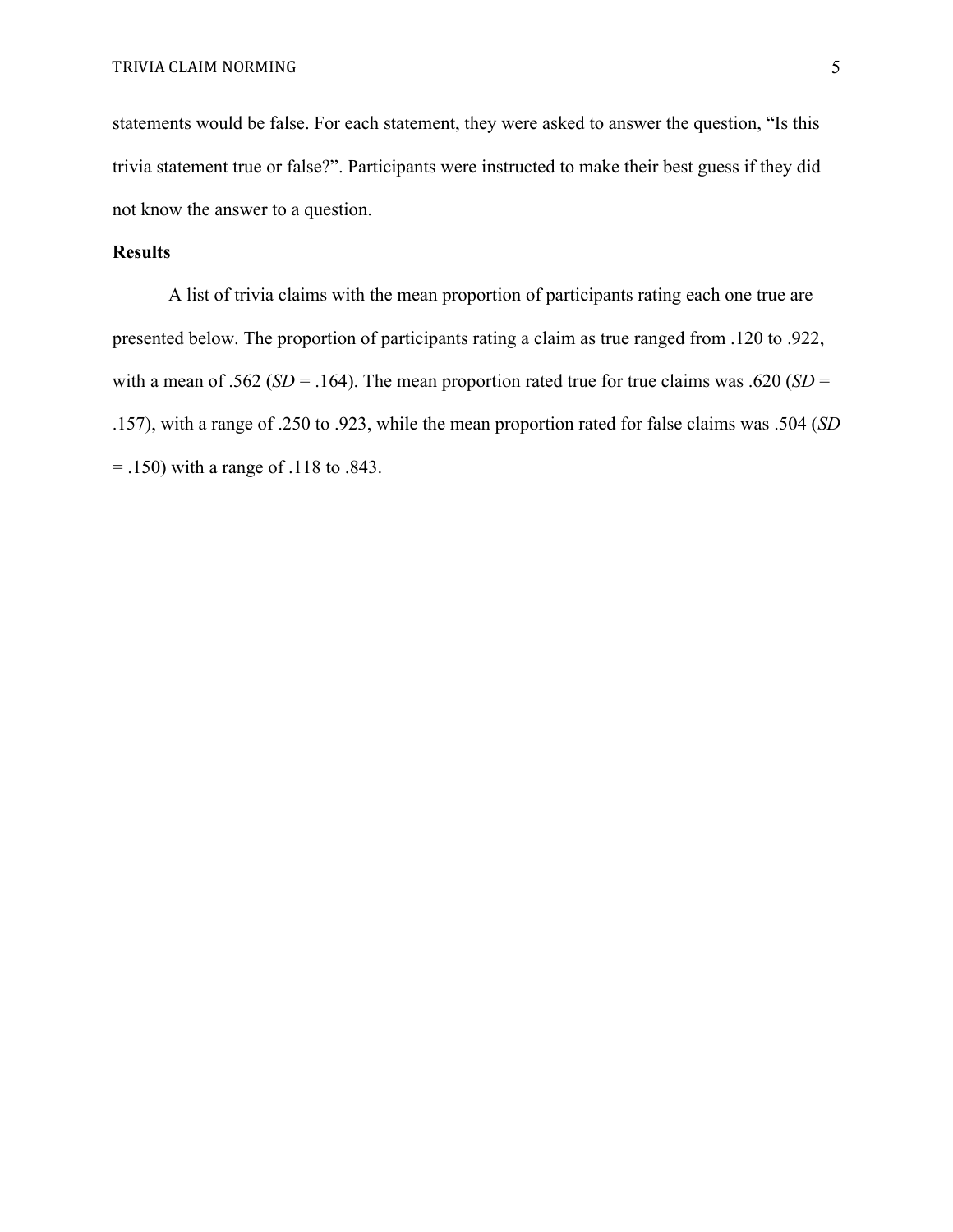# Norming Results

True Version of Claims

| Claim<br>Number | Category | True Claims                                                                                                               | N  | Mean<br>proportion<br>rated true | Std.<br>Deviation | Lower<br>95%<br>CI | Upper<br>95%<br>CI |
|-----------------|----------|---------------------------------------------------------------------------------------------------------------------------|----|----------------------------------|-------------------|--------------------|--------------------|
| $\mathbf{1}$    | Science  | The electron is the<br>lightest charged particle<br>found in nature                                                       | 51 | 0.7451                           | 0.44014           | 0.6213             | 0.8689             |
| $\overline{2}$  | Science  | In chemistry, a mass<br>spectrometer is used to<br>separate substances into<br>its constituent parts<br>according to mass | 51 | 0.6863                           | 0.46862           | 0.5545             | 0.8181             |
| 3               | Science  | Steel is the most widely<br>used material for<br>building the world's<br>infrastructure                                   | 51 | 0.7255                           | 0.45071           | 0.5987             | 0.8523             |
| $\overline{4}$  | Science  | Sublimation refers to a<br>substance changing<br>states from solid to<br>vapor                                            | 51 | 0.549                            | 0.50254           | 0.4077             | 0.6904             |
| 5               | Science  | Xylem is the water-<br>transporting tissue in<br>plants                                                                   | 51 | 0.5686                           | 0.5002            | 0.4279             | 0.7093             |
| 6               | Science  | Binary fission is a kind<br>of asexual reproduction                                                                       | 51 | 0.3333                           | 0.4761            | 0.1994             | 0.4672             |
| 7               | Science  | Many of the genes in<br>baker's yeast are also<br>present in humans                                                       | 51 | 0.7059                           | 0.46018           | 0.5765             | 0.8353             |
| 8               | Science  | Glia cells function<br>primarily to support<br>neurons.                                                                   | 51 | 0.5882                           | 0.49705           | 0.4484             | 0.728              |
| 9               | Science  | Amino acids are the<br>essential building<br>blocks of all proteins                                                       | 51 | 0.902                            | 0.30033           | 0.8175             | 0.9864             |
| 10              | Science  | Night blindness is a<br>symptom of vitamin A<br>deficiency                                                                | 51 | 0.7059                           | 0.46018           | 0.5765             | 0.8353             |
| 11              | Science  | The Earth is composed<br>predominantly of<br>igneous rock                                                                 | 48 | 0.6667                           | 0.47639           | 0.5283             | 0.805              |
| 12              | Science  | Pluto is part of the<br>Kuiper belt                                                                                       | 48 | 0.5208                           | 0.50485           | 0.3742             | 0.6674             |
| 13              | Science  | The sun constitutes                                                                                                       | 48 | 0.6042                           | 0.4942            | 0.4607             | 0.7477             |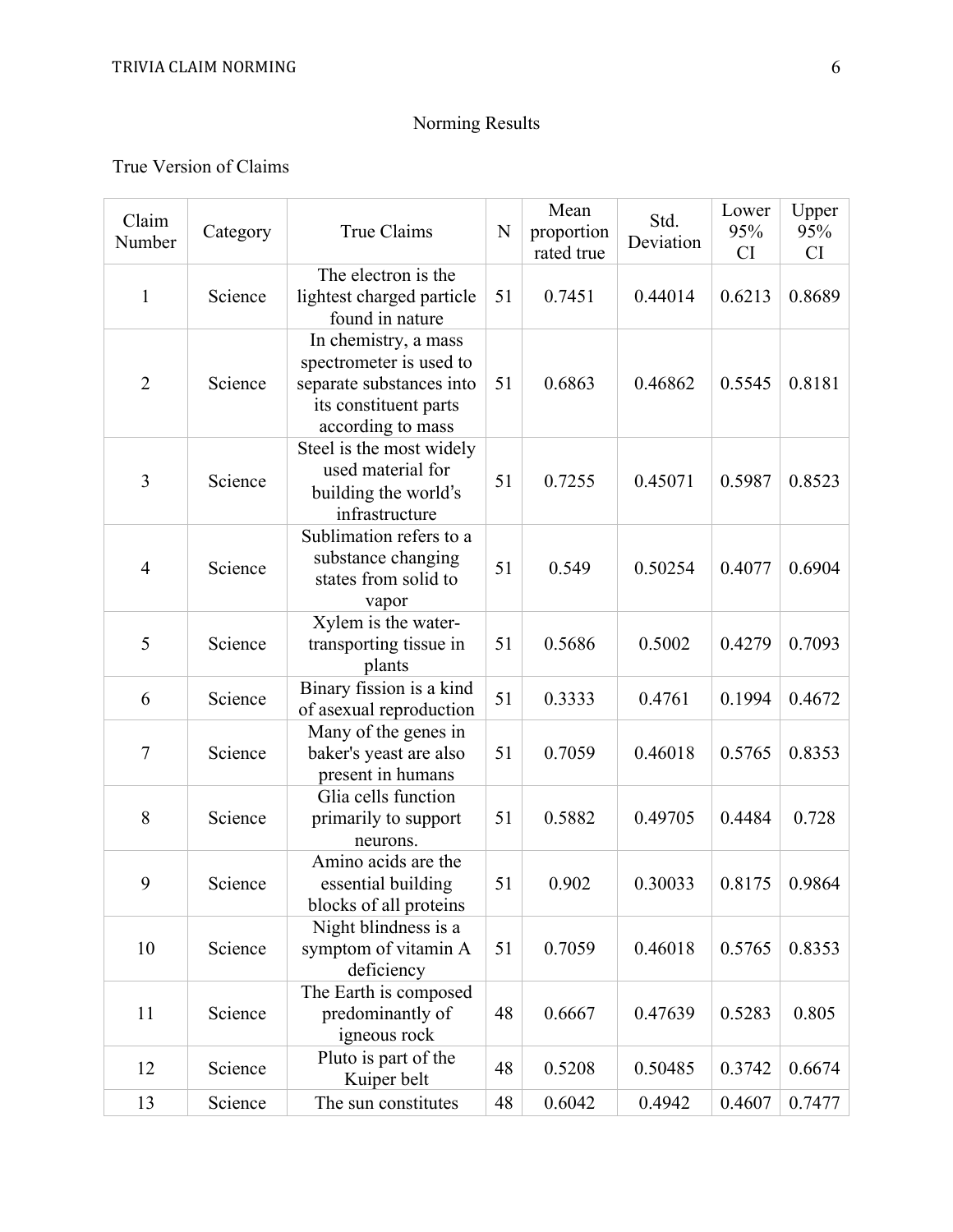|    |           | more than 99 percent of<br>the entire mass of the<br>solar system                       |    |        |         |        |        |
|----|-----------|-----------------------------------------------------------------------------------------|----|--------|---------|--------|--------|
| 14 | Science   | Normal color vision is<br>known as trichromacy                                          | 48 | 0.5625 | 0.50133 | 0.4169 | 0.7081 |
| 15 | Science   | In almost all human<br>populations of<br>newborns, there is a<br>slight excess of males | 48 | 0.4583 | 0.50353 | 0.3121 | 0.6045 |
| 16 | Science   | Levels of the metal<br>iridium are higher in<br>meteorites than on<br>Earth             | 48 | 0.8125 | 0.39444 | 0.698  | 0.927  |
| 17 | Science   | Terminal velocity is the<br>steady speed achieved<br>by an object freely<br>falling     | 48 | 0.875  | 0.33422 | 0.778  | 0.972  |
| 18 | Science   | <b>Exothermic reactions</b><br>release chemical energy                                  | 48 | 0.6667 | 0.47639 | 0.5283 | 0.805  |
| 19 | Science   | Plasma is the<br>noncellular portion of<br>blood                                        | 48 | 0.8125 | 0.39444 | 0.698  | 0.927  |
| 20 | Science   | Glucagon is a hormone<br>secreted by the pancreas                                       | 48 | 0.5833 | 0.49822 | 0.4387 | 0.728  |
| 21 | Geography | The highest waterfall in<br>the world is in<br>Venezuela                                | 51 | 0.6863 | 0.46862 | 0.5545 | 0.8181 |
| 22 | Geography | Vesuvius is an active<br>volcano in Italy                                               | 51 | 0.5882 | 0.49705 | 0.4484 | 0.728  |
| 23 | Geography | The Dead Sea is the<br>lowest body of water on<br>the surface of Earth                  | 51 | 0.7451 | 0.44014 | 0.6213 | 0.8689 |
| 24 | Geography | The monetary unit in<br>India is the rupee                                              | 51 | 0.9216 | 0.27152 | 0.8452 | 0.9979 |
| 25 | Geography | Verkhoyansk is a town<br>in northeastern Russia                                         | 51 | 0.7843 | 0.41539 | 0.6675 | 0.9011 |
| 26 | Geography | Canada is the second<br>largest country in the<br>world in area                         | 51 | 0.6078 | 0.49309 | 0.4692 | 0.7465 |
| 27 | Geography | Greenland is a part of<br>the Kingdom of<br>Denmark                                     | 51 | 0.4118 | 0.49705 | 0.272  | 0.5516 |
| 28 | Geography | The Arctic Ocean is<br>centered approximately<br>on the North Pole                      | 51 | 0.6471 | 0.48264 | 0.5113 | 0.7828 |
| 29 | Geography | All of the mountain                                                                     | 51 | 0.2745 | 0.45071 | 0.1477 | 0.4013 |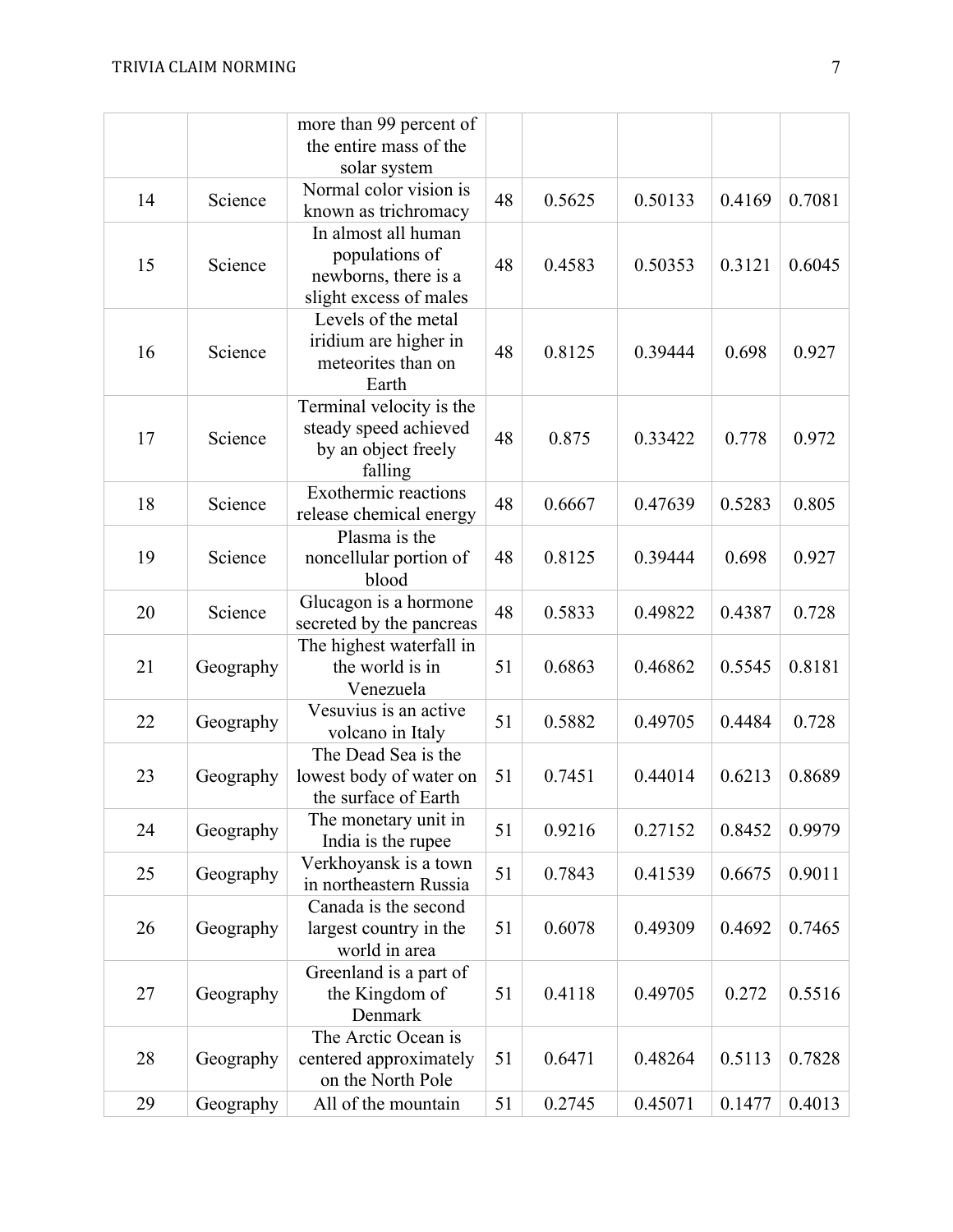|    |               | regions of Antarctica<br>have been visited                                |    |        |         |        |        |
|----|---------------|---------------------------------------------------------------------------|----|--------|---------|--------|--------|
| 30 | Geography     | The Pyrenees<br>Mountains form a high<br>wall between France<br>and Spain | 51 | 0.7255 | 0.45071 | 0.5987 | 0.8523 |
| 31 | Geography     | Taboga Island is in<br>Panama                                             | 48 | 0.4583 | 0.50353 | 0.3121 | 0.6045 |
| 32 | Geography     | The Zulu are the single<br>largest ethnic group in<br>South Africa        | 48 | 0.7083 | 0.45934 | 0.575  | 0.8417 |
| 33 | Geography     | Australia's capital is<br>Canberra                                        | 48 | 0.25   | 0.43759 | 0.1229 | 0.3771 |
| 34 | Geography     | Alexander the Great<br>conquered the region of<br>Egypt                   | 48 | 0.8333 | 0.37662 | 0.724  | 0.9427 |
| 35 | Geography     | The Nile river flows<br>northward                                         | 48 | 0.6875 | 0.46842 | 0.5515 | 0.8235 |
| 36 | Geography     | Lake Baikal is the<br>world's largest<br>freshwater lake by<br>volume     | 48 | 0.5208 | 0.50485 | 0.3742 | 0.6674 |
| 37 | Geography     | Asia has the highest<br>average elevation of the<br>continents            | 48 | 0.7708 | 0.42474 | 0.6475 | 0.8942 |
| 38 | Geography     | Algeria is a<br>predominantly Muslim<br>country                           | 48 | 0.625  | 0.48925 | 0.4829 | 0.7671 |
| 39 | Geography     | Finland is the most<br>densely forested<br>country in Europe              | 48 | 0.7292 | 0.44909 | 0.5988 | 0.8596 |
| 40 | Geography     | French is an official<br>language of<br>Madagascar                        | 48 | 0.5833 | 0.49822 | 0.4387 | 0.728  |
| 41 | <b>Sports</b> | Mogul skiing is the<br>navigation of large<br>bumps on the ski slope      | 51 | 0.6863 | 0.46862 | 0.5545 | 0.8181 |
| 42 | <b>Sports</b> | Birling is the sport of<br>logrolling                                     | 51 | 0.6078 | 0.49309 | 0.4692 | 0.7465 |
| 43 | <b>Sports</b> | Dart boards are<br>commonly made of<br>sisal                              | 51 | 0.5686 | 0.5002  | 0.4279 | 0.7093 |
| 44 | <b>Sports</b> | Bandy is a game similar<br>to ice hockey                                  | 51 | 0.3725 | 0.48829 | 0.2352 | 0.5099 |
| 45 | <b>Sports</b> | Handball has been<br>traced back to the baths                             | 51 | 0.6667 | 0.4761  | 0.5328 | 0.8006 |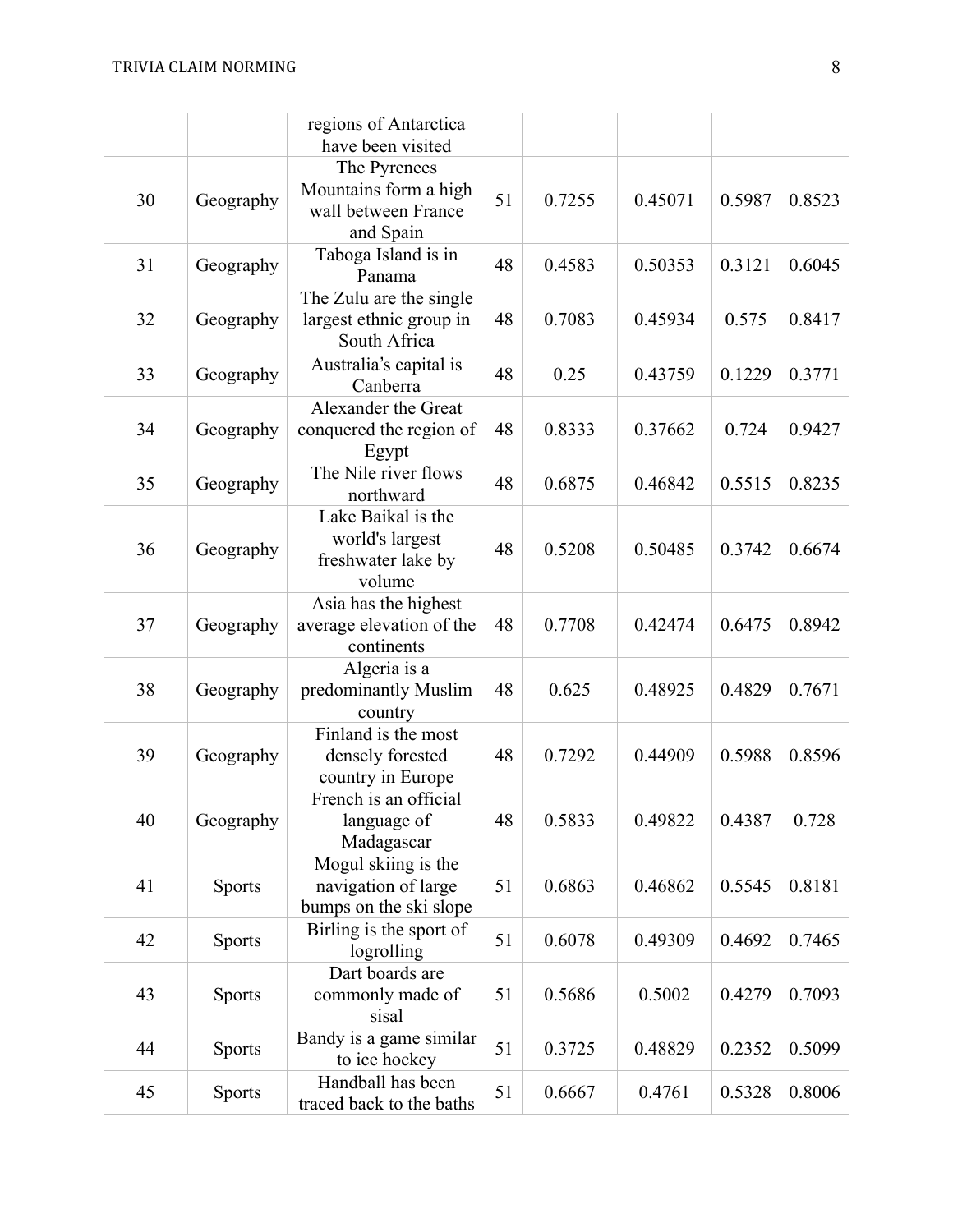|    |               | of Rome                                                                              |    |        |         |        |        |
|----|---------------|--------------------------------------------------------------------------------------|----|--------|---------|--------|--------|
| 46 | <b>Sports</b> | Competitive badminton<br>is usually played<br>indoors                                | 51 | 0.6863 | 0.46862 | 0.5545 | 0.8181 |
| 47 | <b>Sports</b> | Rugby is played with an<br>oval ball                                                 | 51 | 0.6471 | 0.48264 | 0.5113 | 0.7828 |
| 48 | <b>Sports</b> | The steeplechase, in<br>athletics, is a footrace<br>over an obstacle course          | 51 | 0.7059 | 0.46018 | 0.5765 | 0.8353 |
| 49 | <b>Sports</b> | Swimming is the first<br>event in a triathlon                                        | 51 | 0.3333 | 0.4761  | 0.1994 | 0.4672 |
| 50 | <b>Sports</b> | The Boston Marathon is<br>the world's oldest<br>annual marathon                      | 51 | 0.7059 | 0.46018 | 0.5765 | 0.8353 |
| 51 | <b>Sports</b> | Tenpins is the most<br>widely played variation<br>of bowling                         | 48 | 0.7708 | 0.42474 | 0.6475 | 0.8942 |
| 52 | <b>Sports</b> | Volleyball was<br>originally called<br>mintonette                                    | 48 | 0.3542 | 0.48332 | 0.2138 | 0.4945 |
| 53 | <b>Sports</b> | The stationary ball in<br>lawn bowls is called a<br>jack                             | 48 | 0.4375 | 0.50133 | 0.2919 | 0.5831 |
| 54 | <b>Sports</b> | Rhythmic gymnastics is<br>practiced only by<br>women                                 | 48 | 0.3333 | 0.47639 | 0.195  | 0.4717 |
| 55 | <b>Sports</b> | The stones used in<br>curling are concave on<br>the bottom                           | 48 | 0.6042 | 0.4942  | 0.4607 | 0.7477 |
| 56 | <b>Sports</b> | The longbow was<br>invented before the<br>crossbow                                   | 48 | 0.8958 | 0.30871 | 0.8062 | 0.9855 |
| 57 | <b>Sports</b> | Snowboarding is<br>believed to have<br>originated in America                         | 48 | 0.6875 | 0.46842 | 0.5515 | 0.8235 |
| 58 | <b>Sports</b> | Fly-fishing is the oldest<br>method of recreational<br>fishing                       | 48 | 0.5833 | 0.49822 | 0.4387 | 0.728  |
| 59 | <b>Sports</b> | The invention of roller<br>skates has been<br>traditionally credited to<br>a Belgian | 48 | 0.6458 | 0.48332 | 0.5055 | 0.7862 |
| 60 | <b>Sports</b> | In foxhunting, the<br>hunter usually wears a<br>red shirt                            | 48 | 0.5208 | 0.50485 | 0.3742 | 0.6674 |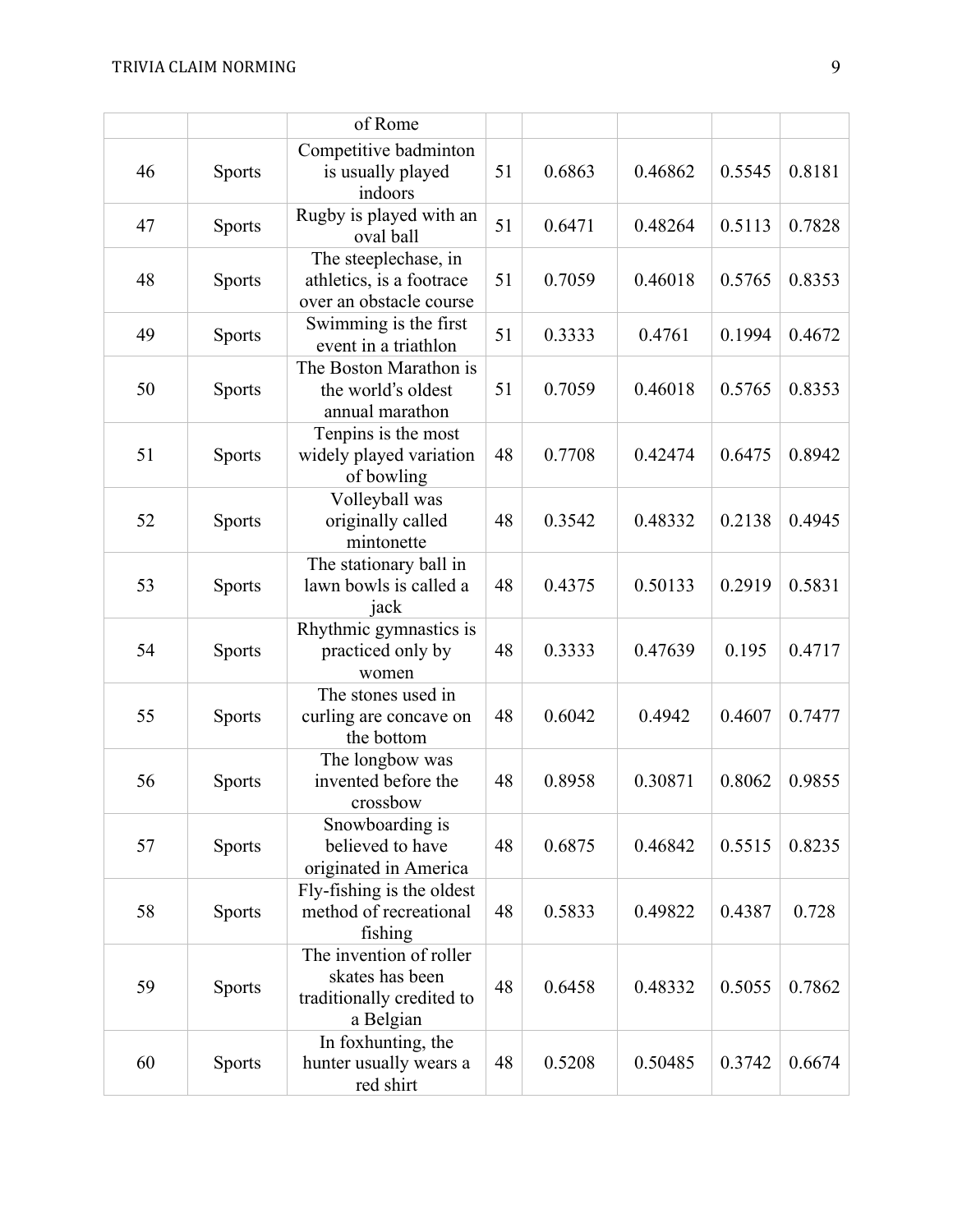| 61 | Animals | Gnu is another name for<br>wildebeest                                         | 51 | 0.6275 | 0.48829 | 0.4901               | 0.7648 |
|----|---------|-------------------------------------------------------------------------------|----|--------|---------|----------------------|--------|
| 62 | Animals | The whale shark<br>subsists on plankton                                       | 51 | 0.6667 | 0.4761  | 0.5328               | 0.8006 |
| 63 | Animals | Most sea turtles are<br>carnivorous                                           | 51 | 0.4118 | 0.49705 | 0.272                | 0.5516 |
| 64 | Animals | Deer do not have gall<br>bladders                                             | 51 | 0.3333 | 0.4761  | 0.1994               | 0.4672 |
| 65 | Animals | Moose may dive<br>underwater while<br>feeding                                 | 51 | 0.3922 | 0.49309 | 0.2535               | 0.5308 |
| 66 | Animals | Sheep are a type of<br>ruminant mammal                                        | 51 | 0.7647 | 0.4284  | 0.6442               | 0.8852 |
| 67 | Animals | Domesticated goats are<br>descended from the<br>pasang                        | 51 | 0.4902 | 0.50488 | 0.3482               | 0.6322 |
| 68 | Animals | The mouth of a sea<br>urchin is on its<br>underside                           | 51 | 0.8235 | 0.38501 | 0.7152               | 0.9318 |
| 69 | Animals | Some salmon use the<br>Earth's magnetic field<br>to navigate                  | 51 | 0.8039 | 0.40098 | 0.6911               | 0.9167 |
| 70 | Animals | Most eels are solitary<br>fish                                                | 51 | 0.6275 | 0.48829 | 0.4901               | 0.7648 |
| 71 | Animals | Walruses use their tusks<br>primarily for mating                              | 48 | 0.3958 | 0.4942  | 0.2523               | 0.5393 |
| 72 | Animals | A koala's pouch opens<br>rearward                                             | 48 | 0.2917 | 0.45934 | 0.1583               | 0.425  |
| 73 | Animals | Both sexes of lions are<br>polygamous                                         | 48 | 0.4583 | 0.50353 | 0.3121               | 0.6045 |
| 74 | Animals | The flamingo's pink<br>color comes from<br>carotenoid pigments in<br>its food | 48 | 0.5625 | 0.50133 | $0.4169 \mid 0.7081$ |        |
| 75 | Animals | Guinea pigs belong to<br>the cavy family                                      | 48 | 0.5417 | 0.50353 | 0.3955               | 0.6879 |
| 76 | Animals | The otter belongs to the<br>weasel family                                     | 48 | 0.8333 | 0.37662 | 0.724                | 0.9427 |
| 77 | Animals | A panda's rear paws<br>point inwards                                          | 48 | 0.6458 | 0.48332 | 0.5055               | 0.7862 |
| 78 | Animals | Female turkeys<br>generally weigh half as<br>much as males                    | 48 | 0.5208 | 0.50485 | 0.3742               | 0.6674 |
| 79 | Animals | Snakes lack movable<br>eyelids                                                | 48 | 0.5833 | 0.49822 | 0.4387               | 0.728  |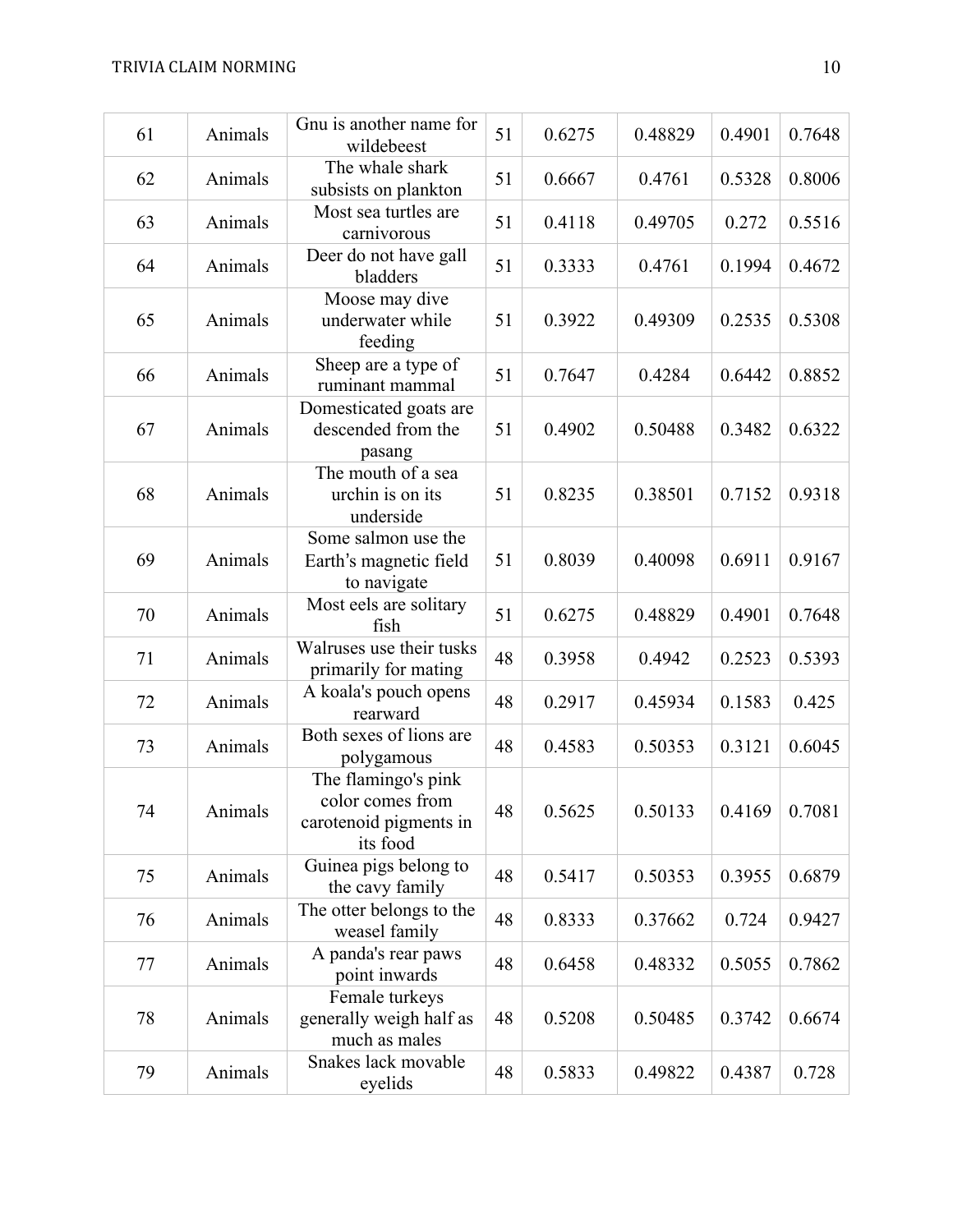| 80 | Animals | Giraffes have excellent<br>eyesight                                                        | 48 | 0.6667 | 0.47639 | 0.5283 | 0.805  |
|----|---------|--------------------------------------------------------------------------------------------|----|--------|---------|--------|--------|
| 81 | Food    | Dough is boiled in the<br>process of making<br>bagels                                      | 51 | 0.7059 | 0.46018 | 0.5765 | 0.8353 |
| 82 | Food    | Most limes have more<br>acid than lemons                                                   | 51 | 0.6275 | 0.48829 | 0.4901 | 0.7648 |
| 83 | Food    | The banana plant is a<br>large herb                                                        | 51 | 0.3333 | 0.4761  | 0.1994 | 0.4672 |
| 84 | Food    | Corn was first<br>domesticated by native<br>peoples in Mexico                              | 51 | 0.7843 | 0.41539 | 0.6675 | 0.9011 |
| 85 | Food    | California produces<br>most of the world's<br>almonds                                      | 51 | 0.7647 | 0.4284  | 0.6442 | 0.8852 |
| 86 | Food    | Beef is the most<br>popular meat in the<br><b>United States</b>                            | 51 | 0.7451 | 0.44014 | 0.6213 | 0.8689 |
| 87 | Food    | Ham is the rear leg of a<br>hog                                                            | 51 | 0.7059 | 0.46018 | 0.5765 | 0.8353 |
| 88 | Food    | The Colchester is a<br>popular type of oyster                                              | 51 | 0.4118 | 0.49705 | 0.272  | 0.5516 |
| 89 | Food    | Mead is an alcoholic<br>beverage fermented<br>from honey                                   | 51 | 0.7255 | 0.45071 | 0.5987 | 0.8523 |
| 90 | Food    | Kava is a beverage<br>made from the root of<br>the pepper plant                            | 51 | 0.4902 | 0.50488 | 0.3482 | 0.6322 |
| 91 | Food    | Mayonnaise is usually<br>made with raw egg<br>yolks                                        | 48 | 0.8542 | 0.35667 | 0.7506 | 0.9577 |
| 92 | Food    | Tomatoes are a good<br>source of the<br>phytochemical lycopene                             | 48 | 0.8333 | 0.37662 | 0.724  | 0.9427 |
| 93 | Food    | The lima bean is also<br>known as the sieva bean                                           | 48 | 0.5417 | 0.50353 | 0.3955 | 0.6879 |
| 94 | Food    | Cabbages are in the<br>mustard family                                                      | 48 | 0.5417 | 0.50353 | 0.3955 | 0.6879 |
| 95 | Food    | Couscous is a dish from<br>Africa                                                          | 48 | 0.5833 | 0.49822 | 0.4387 | 0.728  |
| 96 | Food    | Sherbert has more sugar<br>than ice cream                                                  | 48 | 0.6667 | 0.47639 | 0.5283 | 0.805  |
| 97 | Food    | The final extraction of<br>molasses from sugar<br>crystals produces<br>blackstrap molasses | 48 | 0.8125 | 0.39444 | 0.698  | 0.927  |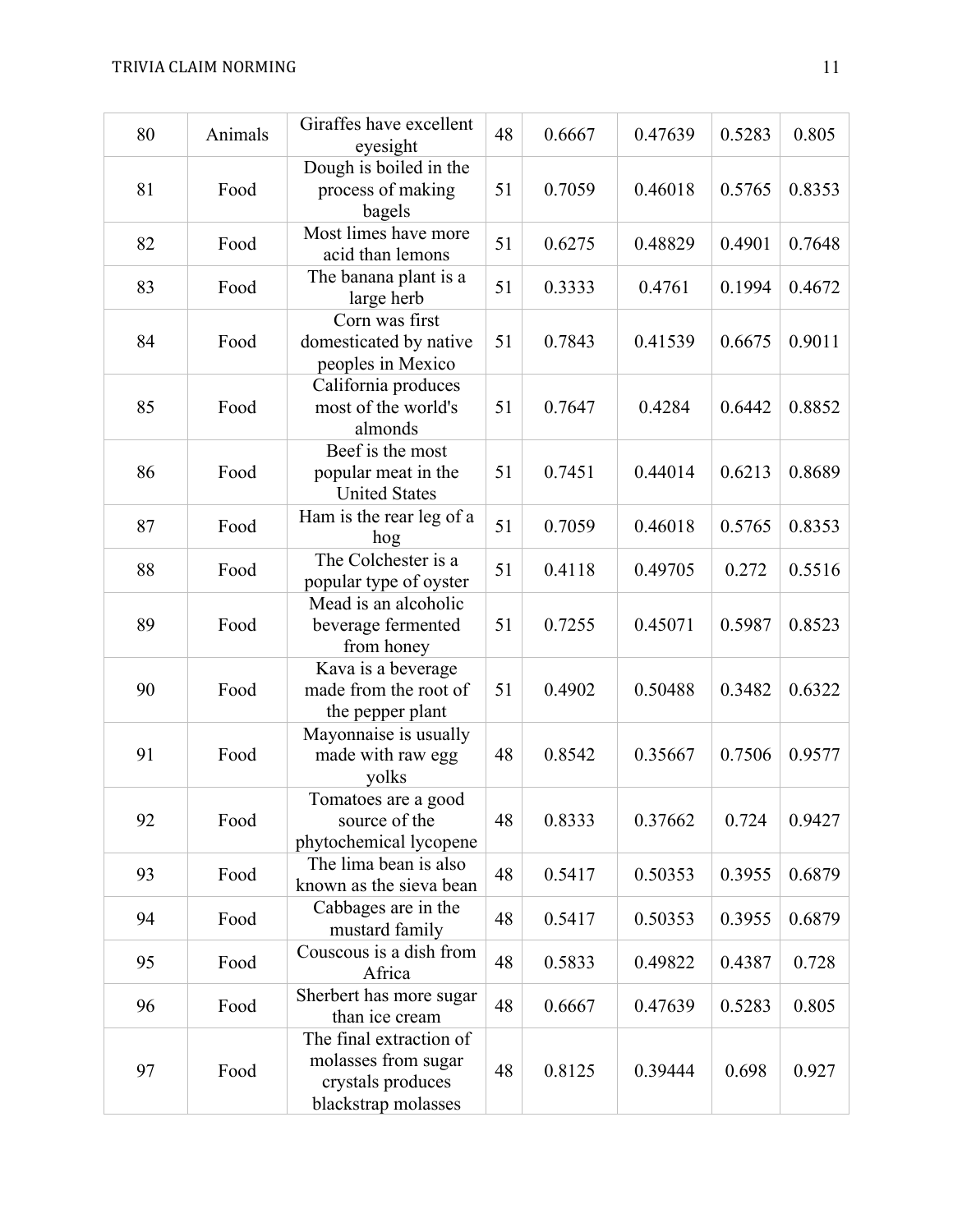| 98  | Food | Sticky toffee pudding is<br>a classic British dessert | 48 | 0.8542 | 0.35667 | 0.7506 | 0.9577 |
|-----|------|-------------------------------------------------------|----|--------|---------|--------|--------|
| 99  | Food | Rhubarb leaves contain<br>toxins                      | 48 | 0.625  | 0.48925 | 0.4829 | 0.7671 |
| 100 | Food | Halvah is a confection<br>made of sesame seeds        | 48 | 0.5417 | 0.50353 | 0.3955 | 0.6879 |

## False version of claims

| Claim<br>Number | Category | False Claims                                                                                                               | N  | Mean<br>proportion<br>rated true | Std.<br>Deviation | Lower<br>95%<br><b>CI</b> | Upper<br>95%<br>CI |
|-----------------|----------|----------------------------------------------------------------------------------------------------------------------------|----|----------------------------------|-------------------|---------------------------|--------------------|
| $\mathbf{1}$    | Science  | The electron is the<br>heaviest charged particle<br>found in nature                                                        | 48 | 0.5                              | 0.50529           | 0.3533                    | 0.6467             |
| $\overline{2}$  | Science  | In chemistry, a mass<br>spectrometer is used to<br>separate substances into<br>its constituent parts<br>according to color | 48 | 0.625                            | 0.48925           | 0.4829                    | 0.7671             |
| 3               | Science  | Concrete is the most<br>widely used material for<br>building the world's<br>infrastructure                                 | 48 | 0.8333                           | 0.37662           | 0.724                     | 0.9427             |
| $\overline{4}$  | Science  | Deposition refers to a<br>substance changing<br>states from solid to<br>vapor                                              | 48 | 0.4792                           | 0.50485           | 0.3326                    | 0.6258             |
| 5               | Science  | Phloem is the water-<br>transporting tissue in<br>plants                                                                   | 48 | 0.5625                           | 0.50133           | 0.4169                    | 0.7081             |
| 6               | Science  | Binary fission is a kind<br>of sexual reproduction                                                                         | 48 | 0.2292                           | 0.42474           | 0.1058                    | 0.3525             |
| $\tau$          | Science  | None of the genes in<br>baker's yeast are also<br>present in humans                                                        | 48 | 0.5                              | 0.50529           | 0.3533                    | 0.6467             |
| 8               | Science  | Dendritic cells function<br>primarily to support<br>neurons.                                                               | 48 | 0.5833                           | 0.49822           | 0.4387                    | 0.728              |
| 9               | Science  | Amino acids are the<br>essential building blocks<br>of all carbohydrates                                                   | 48 | 0.6667                           | 0.47639           | 0.5283                    | 0.805              |
| 10              | Science  | Night blindness is a<br>symptom of vitamin D<br>deficiency                                                                 | 48 | 0.5417                           | 0.50353           | 0.3955                    | 0.6879             |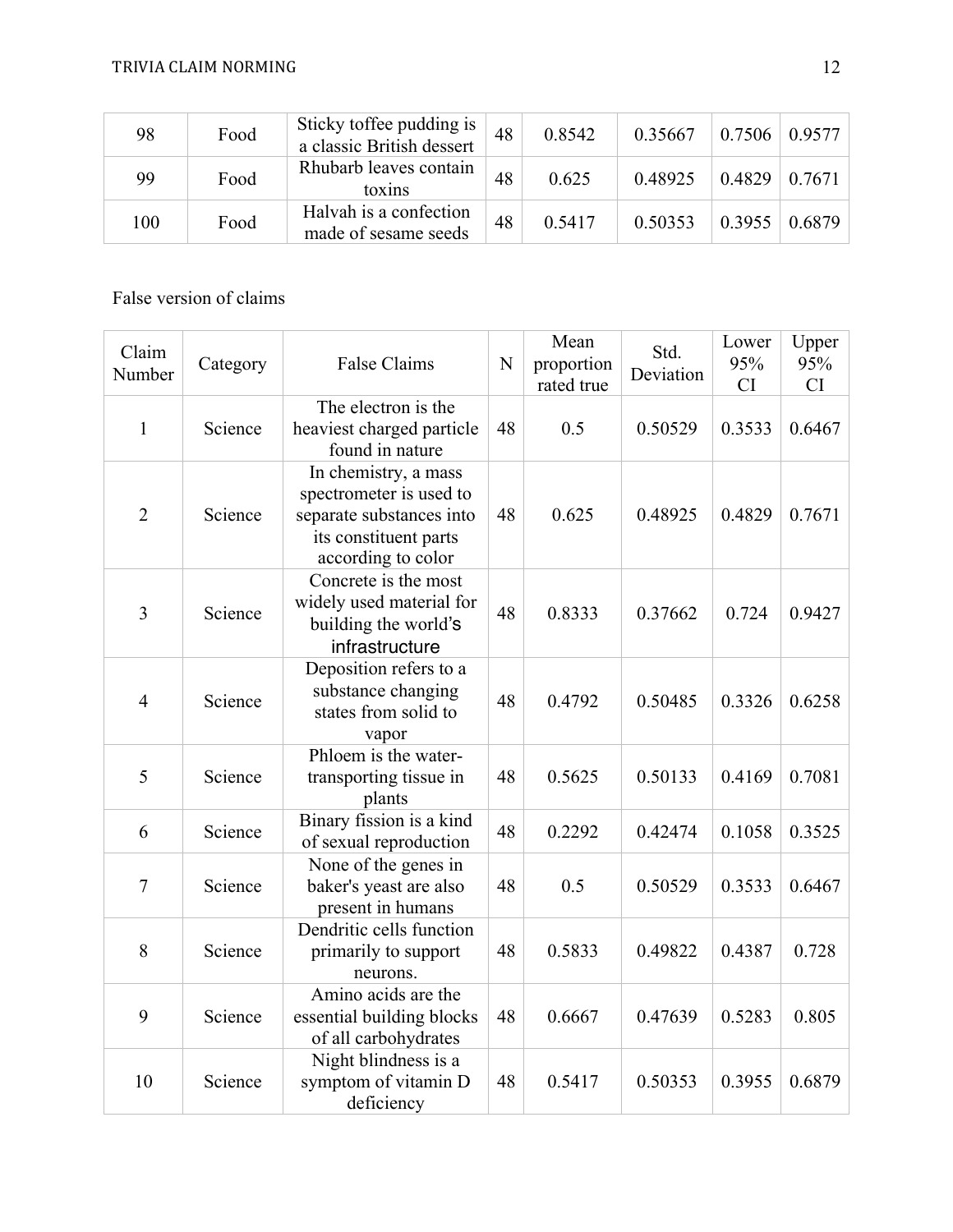| 11 | Science   | The Earth is composed<br>predominantly of<br>metamorphic rock                               | 51 | 0.8039 | 0.40098 | 0.6911 | 0.9167 |
|----|-----------|---------------------------------------------------------------------------------------------|----|--------|---------|--------|--------|
| 12 | Science   | Neptune is part of the<br>Kuiper belt                                                       | 51 | 0.4706 | 0.5041  | 0.3288 | 0.6124 |
| 13 | Science   | The planets constitute<br>more than 99 percent of<br>the entire mass of the<br>solar system | 51 | 0.2745 | 0.45071 | 0.1477 | 0.4013 |
| 14 | Science   | Normal color vision is<br>known as dichromacy                                               | 51 | 0.549  | 0.50254 | 0.4077 | 0.6904 |
| 15 | Science   | In almost all human<br>populations of<br>newborns, there is a<br>slight excess of females   | 51 | 0.7059 | 0.46018 | 0.5765 | 0.8353 |
| 16 | Science   | Levels of the metal<br>iridium are lower in<br>meteorites than on Earth                     | 51 | 0.451  | 0.50254 | 0.3096 | 0.5923 |
| 17 | Science   | Orbital velocity is the<br>steady speed achieved<br>by an object freely<br>falling          | 51 | 0.3922 | 0.49309 | 0.2535 | 0.5308 |
| 18 | Science   | Endothermic reactions<br>release chemical energy                                            | 51 | 0.6471 | 0.48264 | 0.5113 | 0.7828 |
| 19 | Science   | Plasma is the cellular<br>portion of blood                                                  | 51 | 0.6863 | 0.46862 | 0.5545 | 0.8181 |
| 20 | Science   | Glucagon is a hormone<br>secreted by the thyroid                                            | 51 | 0.5098 | 0.50488 | 0.3678 | 0.6518 |
| 21 | Geography | The highest waterfall in<br>the world is in Argentina                                       | 48 | 0.5417 | 0.50353 | 0.3955 | 0.6879 |
| 22 | Geography | Vesuvius is an active<br>volcano in France                                                  | 48 | 0.3333 | 0.47639 | 0.195  | 0.4717 |
| 23 | Geography | The Caspian Sea is the<br>lowest body of water on<br>the surface of Earth                   | 48 | 0.625  | 0.48925 | 0.4829 | 0.7671 |
| 24 | Geography | The monetary unit in<br>Afghanistan is the rupee                                            | 48 | 0.4792 | 0.50485 | 0.3326 | 0.6258 |
| 25 | Geography | Verkhoyansk is a town<br>in northeastern Ukraine                                            | 48 | 0.7708 | 0.42474 | 0.6475 | 0.8942 |
| 26 | Geography | China is the second<br>largest country in the<br>world in area                              | 48 | 0.5417 | 0.50353 | 0.3955 | 0.6879 |
| 27 | Geography | Greenland is a part of<br>the Kingdom of Sweden                                             | 48 | 0.3125 | 0.46842 | 0.1765 | 0.4485 |
| 28 | Geography | The Arctic Ocean is<br>centered approximately                                               | 48 | 0.4583 | 0.50353 | 0.3121 | 0.6045 |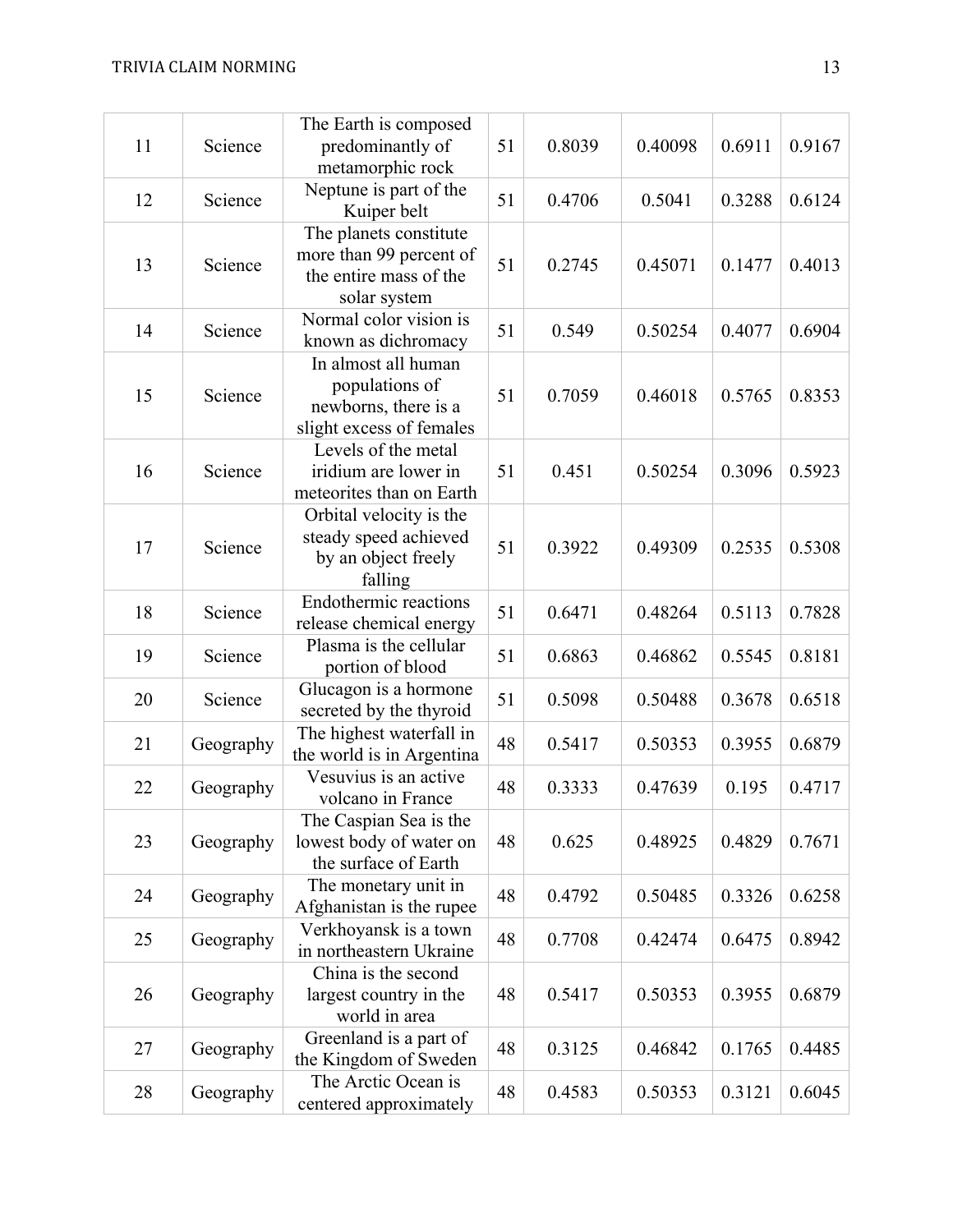|    |               | on the South Pole                                                           |    |        |         |        |        |
|----|---------------|-----------------------------------------------------------------------------|----|--------|---------|--------|--------|
| 29 | Geography     | None of the mountain<br>regions of Antarctica<br>have been visited          | 48 | 0.3125 | 0.46842 | 0.1765 | 0.4485 |
| 30 | Geography     | The Carpathian<br>Mountains form a high<br>wall between France and<br>Spain | 48 | 0.5208 | 0.50485 | 0.3742 | 0.6674 |
| 31 | Geography     | Taboga Island is in<br>Nicaragua                                            | 51 | 0.5098 | 0.50488 | 0.3678 | 0.6518 |
| 32 | Geography     | The Swazi are the single<br>largest ethnic group in<br>South Africa         | 51 | 0.5882 | 0.49705 | 0.4484 | 0.728  |
| 33 | Geography     | Australia's capital is<br>Wellington                                        | 51 | 0.2745 | 0.45071 | 0.1477 | 0.4013 |
| 34 | Geography     | Alexander the Great<br>conquered the region of<br>Turkey                    | 51 | 0.7451 | 0.44014 | 0.6213 | 0.8689 |
| 35 | Geography     | The Nile river flows<br>southward                                           | 51 | 0.5098 | 0.50488 | 0.3678 | 0.6518 |
| 36 | Geography     | Lake Malawi is the<br>world's largest<br>freshwater lake by<br>volume       | 51 | 0.6078 | 0.49309 | 0.4692 | 0.7465 |
| 37 | Geography     | Europe has the highest<br>average elevation of the<br>continents            | 51 | 0.4902 | 0.50488 | 0.3482 | 0.6322 |
| 38 | Geography     | Algeria is a<br>predominantly Christian<br>country                          | 51 | 0.4902 | 0.50488 | 0.3482 | 0.6322 |
| 39 | Geography     | Finland is the least<br>densely forested country<br>in Europe               | 51 | 0.451  | 0.50254 | 0.3096 | 0.5923 |
| 40 | Geography     | Spanish is an official<br>language of Madagascar                            | 51 | 0.3529 | 0.48264 | 0.2172 | 0.4887 |
| 41 | <b>Sports</b> | Slalom skiing is the<br>navigation of large<br>bumps on the ski slope       | 48 | 0.5833 | 0.49822 | 0.4387 | 0.728  |
| 42 | <b>Sports</b> | Birling is the sport of<br>woodchopping                                     | 48 | 0.5833 | 0.49822 | 0.4387 | 0.728  |
| 43 | <b>Sports</b> | Chess boards are<br>commonly made of sisal                                  | 48 | 0.2292 | 0.42474 | 0.1058 | 0.3525 |
| 44 | <b>Sports</b> | Kabaddi is a game<br>similar to ice hockey                                  | 48 | 0.3333 | 0.47639 | 0.195  | 0.4717 |
| 45 | <b>Sports</b> | Tennis has been traced<br>back to the baths of                              | 48 | 0.625  | 0.48925 | 0.4829 | 0.7671 |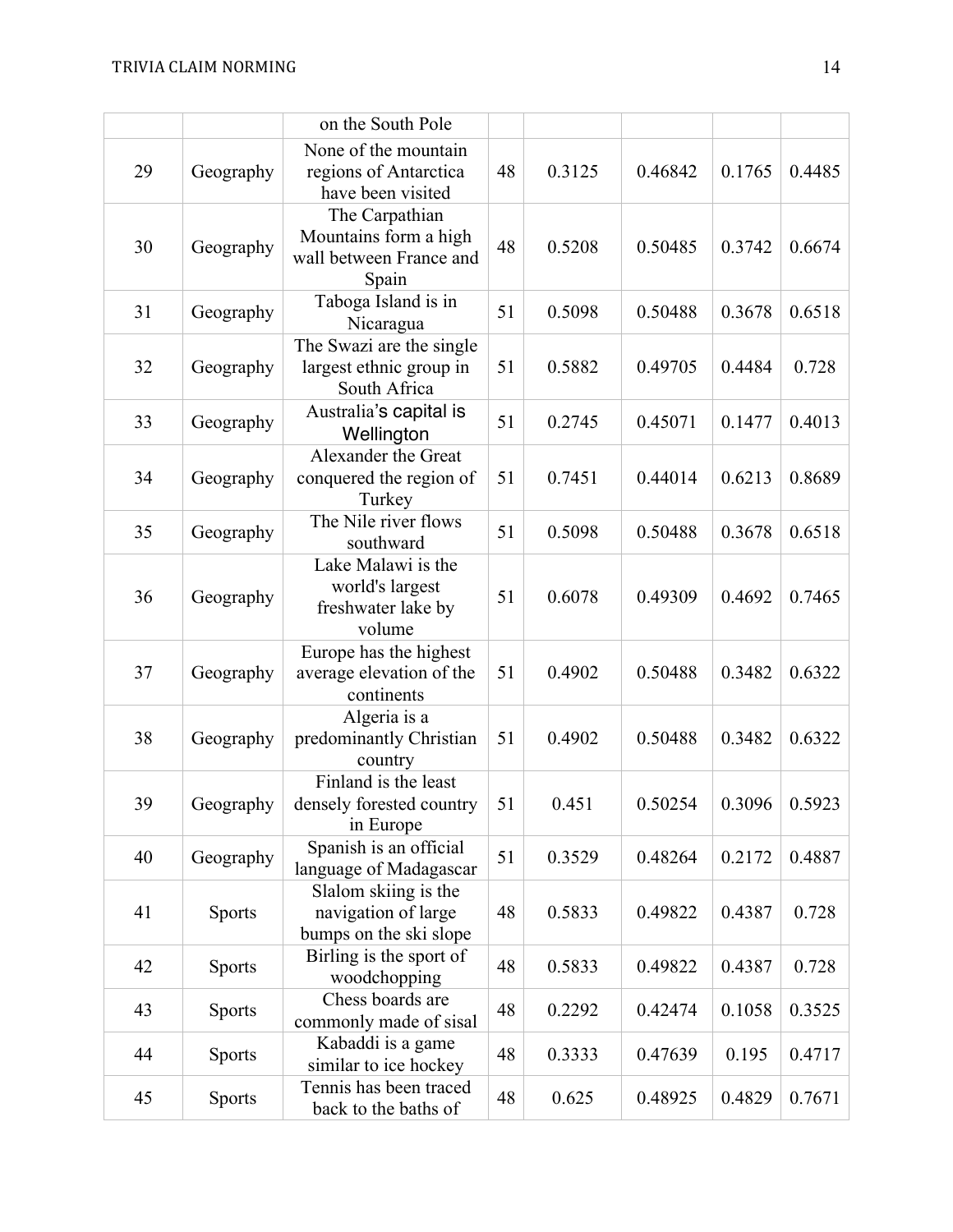|    |               | Rome                                                                                 |    |        |         |        |        |
|----|---------------|--------------------------------------------------------------------------------------|----|--------|---------|--------|--------|
| 46 | <b>Sports</b> | Competitive badminton<br>is usually played<br>outdoors                               | 48 | 0.5208 | 0.50485 | 0.3742 | 0.6674 |
| 47 | <b>Sports</b> | Cricket is played with an<br>oval ball                                               | 48 | 0.2708 | 0.44909 | 0.1404 | 0.4012 |
| 48 | <b>Sports</b> | The heptathlon, in<br>athletics, is a footrace<br>over an obstacle course            | 48 | 0.5833 | 0.49822 | 0.4387 | 0.728  |
| 49 | <b>Sports</b> | Biking is the first event<br>in a triathlon                                          | 48 | 0.5625 | 0.50133 | 0.4169 | 0.7081 |
| 50 | <b>Sports</b> | The Chicago Marathon<br>is the world's oldest<br>annual marathon                     | 48 | 0.4167 | 0.49822 | 0.272  | 0.5613 |
| 51 | <b>Sports</b> | Candlepins is the most<br>widely played variation<br>of bowling                      | 51 | 0.6275 | 0.48829 | 0.4901 | 0.7648 |
| 52 | <b>Sports</b> | Golf was originally<br>called mintonette                                             | 51 | 0.2353 | 0.4284  | 0.1148 | 0.3558 |
| 53 | <b>Sports</b> | The stationary ball in<br>lawn bowls is called a<br>queen                            | 51 | 0.4902 | 0.50488 | 0.3482 | 0.6322 |
| 54 | <b>Sports</b> | Trampoline gymnastics<br>is practiced only by<br>women                               | 51 | 0.1176 | 0.3254  | 0.0261 | 0.2092 |
| 55 | <b>Sports</b> | The stones used in<br>curling are convex on<br>the bottom                            | 51 | 0.6275 | 0.48829 | 0.4901 | 0.7648 |
| 56 | <b>Sports</b> | The longbow was<br>invented after the<br>crossbow                                    | 51 | 0.3922 | 0.49309 | 0.2535 | 0.5308 |
| 57 | <b>Sports</b> | Snowboarding is<br>believed to have<br>originated in Europe                          | 51 | 0.5294 | 0.5041  | 0.3876 | 0.6712 |
| 58 | <b>Sports</b> | Fly-fishing is the newest<br>method of recreational<br>fishing                       | 51 | 0.4314 | 0.5002  | 0.2907 | 0.5721 |
| 59 | <b>Sports</b> | The invention of roller<br>skates has been<br>traditionally credited to a<br>Russian | 51 | 0.4902 | 0.50488 | 0.3482 | 0.6322 |
| 60 | <b>Sports</b> | In foxhunting, the hunter<br>usually wears a purple<br>shirt                         | 51 | 0.1961 | 0.40098 | 0.0833 | 0.3089 |
| 61 | Animals       | Gnu is another name for<br>antelope                                                  | 48 | 0.4792 | 0.50485 | 0.3326 | 0.6258 |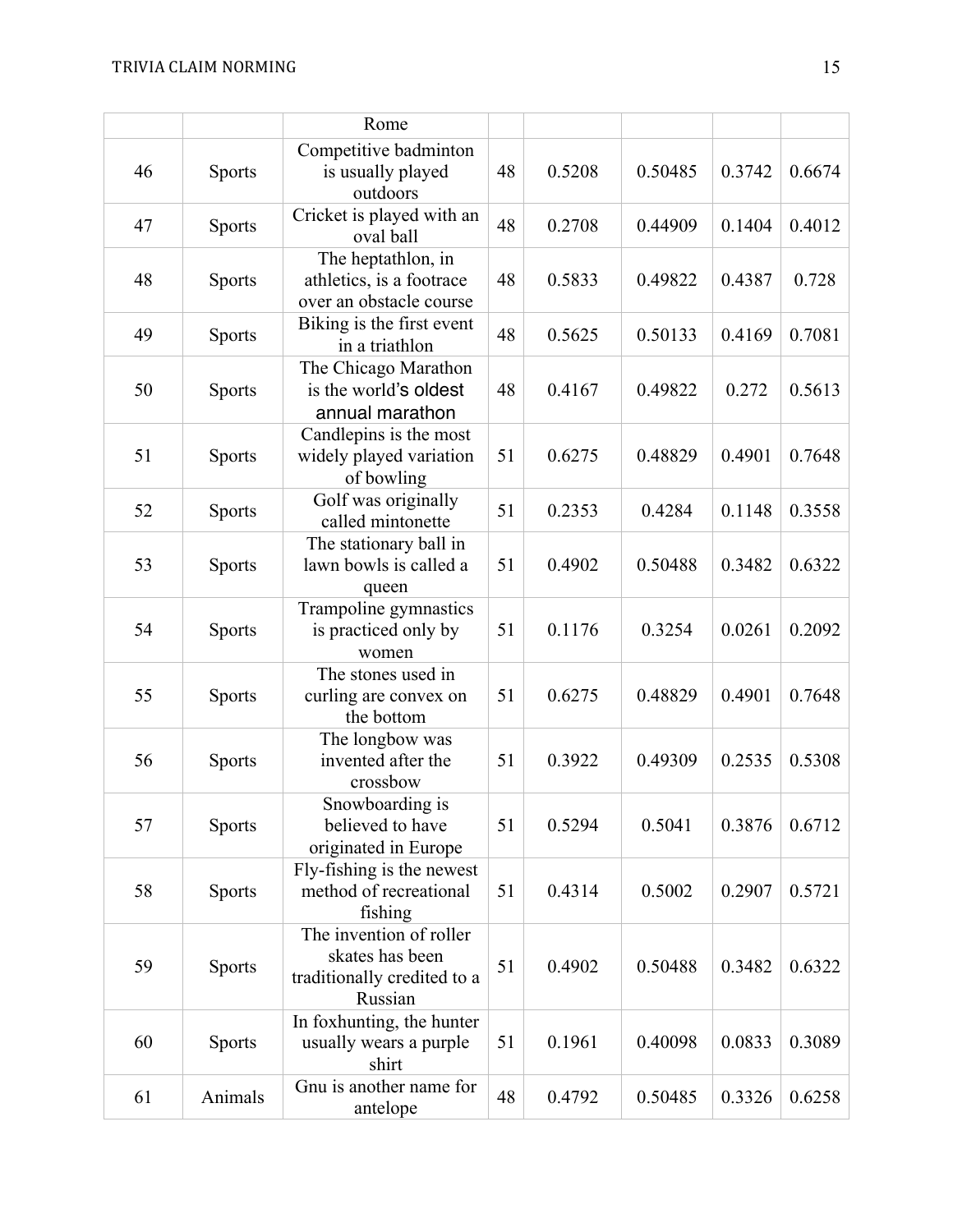| 62 | Animals | The white shark subsists<br>on plankton                                        | 48 | 0.3333 | 0.47639 | 0.195  | 0.4717 |
|----|---------|--------------------------------------------------------------------------------|----|--------|---------|--------|--------|
| 63 | Animals | Most sea turtles are<br>herbivorous                                            | 48 | 0.7708 | 0.42474 | 0.6475 | 0.8942 |
| 64 | Animals | Mice do not have gall<br>bladders                                              | 48 | 0.3333 | 0.47639 | 0.195  | 0.4717 |
| 65 | Animals | Moose may dive<br>underwater while mating                                      | 48 | 0.4167 | 0.49822 | 0.272  | 0.5613 |
| 66 | Animals | Sheep are a type of<br>tylopod mammal                                          | 48 | 0.4375 | 0.50133 | 0.2919 | 0.5831 |
| 67 | Animals | Domesticated hogs are<br>descended from the<br>pasang                          | 48 | 0.4375 | 0.50133 | 0.2919 | 0.5831 |
| 68 | Animals | The mouth of a sea<br>urchin is on its top                                     | 48 | 0.5833 | 0.49822 | 0.4387 | 0.728  |
| 69 | Animals | Some salmon use the<br>Earth's electrical field<br>to navigate                 | 48 | 0.6875 | 0.46842 | 0.5515 | 0.8235 |
| 70 | Animals | Most eels are social fish                                                      | 48 | 0.3958 | 0.4942  | 0.2523 | 0.5393 |
| 71 | Animals | Walruses use their tusks<br>primarily for feeding                              | 51 | 0.2941 | 0.46018 | 0.1647 | 0.4235 |
| 72 | Animals | A koala's pouch opens<br>frontward                                             | 51 | 0.7255 | 0.45071 | 0.5987 | 0.8523 |
| 73 | Animals | Both sexes of lions are<br>monogamous                                          | 51 | 0.3137 | 0.46862 | 0.1819 | 0.4455 |
| 74 | Animals | The flamingo's pink<br>color comes from<br>anthocyanin pigments in<br>its food | 51 | 0.7255 | 0.45071 | 0.5987 | 0.8523 |
| 75 | Animals | Guinea pigs belong to<br>the muridae family                                    | 51 | 0.5098 | 0.50488 | 0.3678 | 0.6518 |
| 76 | Animals | The otter belongs to the<br>squirrel family                                    | 51 | 0.4314 | 0.5002  | 0.2907 | 0.5721 |
| 77 | Animals | A panda's rear paws<br>point outwards                                          | 51 | 0.4902 | 0.50488 | 0.3482 | 0.6322 |
| 78 | Animals | Female turkeys generally<br>weigh twice as much as<br>males                    | 51 | 0.549  | 0.50254 | 0.4077 | 0.6904 |
| 79 | Animals | Snakes have movable<br>eyelids                                                 | 51 | 0.4118 | 0.49705 | 0.272  | 0.5516 |
| 80 | Animals | Giraffes have terrible<br>eyesight                                             | 51 | 0.5098 | 0.50488 | 0.3678 | 0.6518 |
| 81 | Food    | Dough is boiled in the<br>process of making<br>croissants                      | 48 | 0.5208 | 0.50485 | 0.3742 | 0.6674 |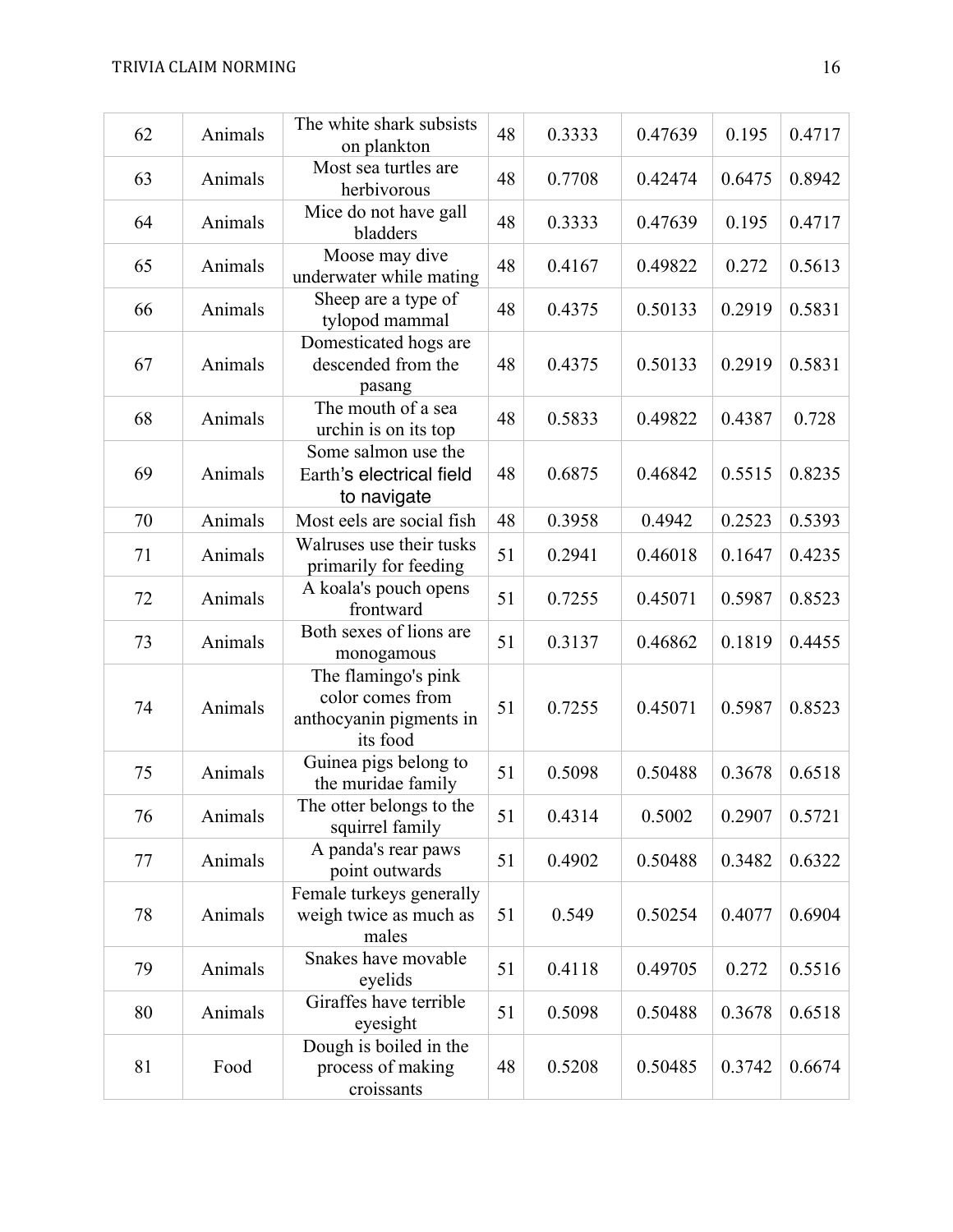| 82  | Food | Most limes have less<br>acid than lemons                                                   | 48 | 0.75   | 0.43759 | 0.6229 | 0.8771 |
|-----|------|--------------------------------------------------------------------------------------------|----|--------|---------|--------|--------|
| 83  | Food | The grape plant is a<br>large herb                                                         | 48 | 0.3542 | 0.48332 | 0.2138 | 0.4945 |
| 84  | Food | Corn was first<br>domesticated by native<br>peoples in Argentina                           | 48 | 0.4167 | 0.49822 | 0.272  | 0.5613 |
| 85  | Food | Spain produces most of<br>the world's almonds                                              | 48 | 0.5    | 0.50529 | 0.3533 | 0.6467 |
| 86  | Food | Chicken is the most<br>popular meat in the<br><b>United States</b>                         | 48 | 0.75   | 0.43759 | 0.6229 | 0.8771 |
| 87  | Food | Ham is the front leg of a<br>hog                                                           | 48 | 0.3125 | 0.46842 | 0.1765 | 0.4485 |
| 88  | Food | The Colchester is a<br>popular type of clam                                                | 48 | 0.5833 | 0.49822 | 0.4387 | 0.728  |
| 89  | Food | Kvass is an alcoholic<br>beverage fermented from<br>honey                                  | 48 | 0.4167 | 0.49822 | 0.272  | 0.5613 |
| 90  | Food | Mate is a beverage made<br>from the root of the<br>pepper plant                            | 48 | 0.4583 | 0.50353 | 0.3121 | 0.6045 |
| 91  | Food | Mayonnaise is usually<br>made with raw egg<br>whites                                       | 51 | 0.6275 | 0.48829 | 0.4901 | 0.7648 |
| 92  | Food | Carrots are a good<br>source of the<br>phytochemical lycopene                              | 51 | 0.8431 | 0.36729 | 0.7398 | 0.9464 |
| 93  | Food | The navy bean is also<br>known as the sieva bean                                           | 51 | 0.4902 | 0.50488 | 0.3482 | 0.6322 |
| 94  | Food | Cabbages are in the<br>parsley family                                                      | 51 | 0.3725 | 0.48829 | 0.2352 | 0.5099 |
| 95  | Food | Couscous is a dish from<br>Asia                                                            | 51 | 0.549  | 0.50254 | 0.4077 | 0.6904 |
| 96  | Food | Sherbert has less sugar<br>than ice cream                                                  | 51 | 0.6275 | 0.48829 | 0.4901 | 0.7648 |
| 97  | Food | The first extraction of<br>molasses from sugar<br>crystals produces<br>blackstrap molasses | 51 | 0.6667 | 0.4761  | 0.5328 | 0.8006 |
| 98  | Food | Sticky toffee pudding is<br>a classic Polish dessert                                       | 51 | 0.451  | 0.50254 | 0.3096 | 0.5923 |
| 99  | Food | Beet leaves contain<br>toxins                                                              | 51 | 0.6078 | 0.49309 | 0.4692 | 0.7465 |
| 100 | Food | Halvah is a confection<br>made of sunflower seeds                                          | 51 | 0.5294 | 0.5041  | 0.3876 | 0.6712 |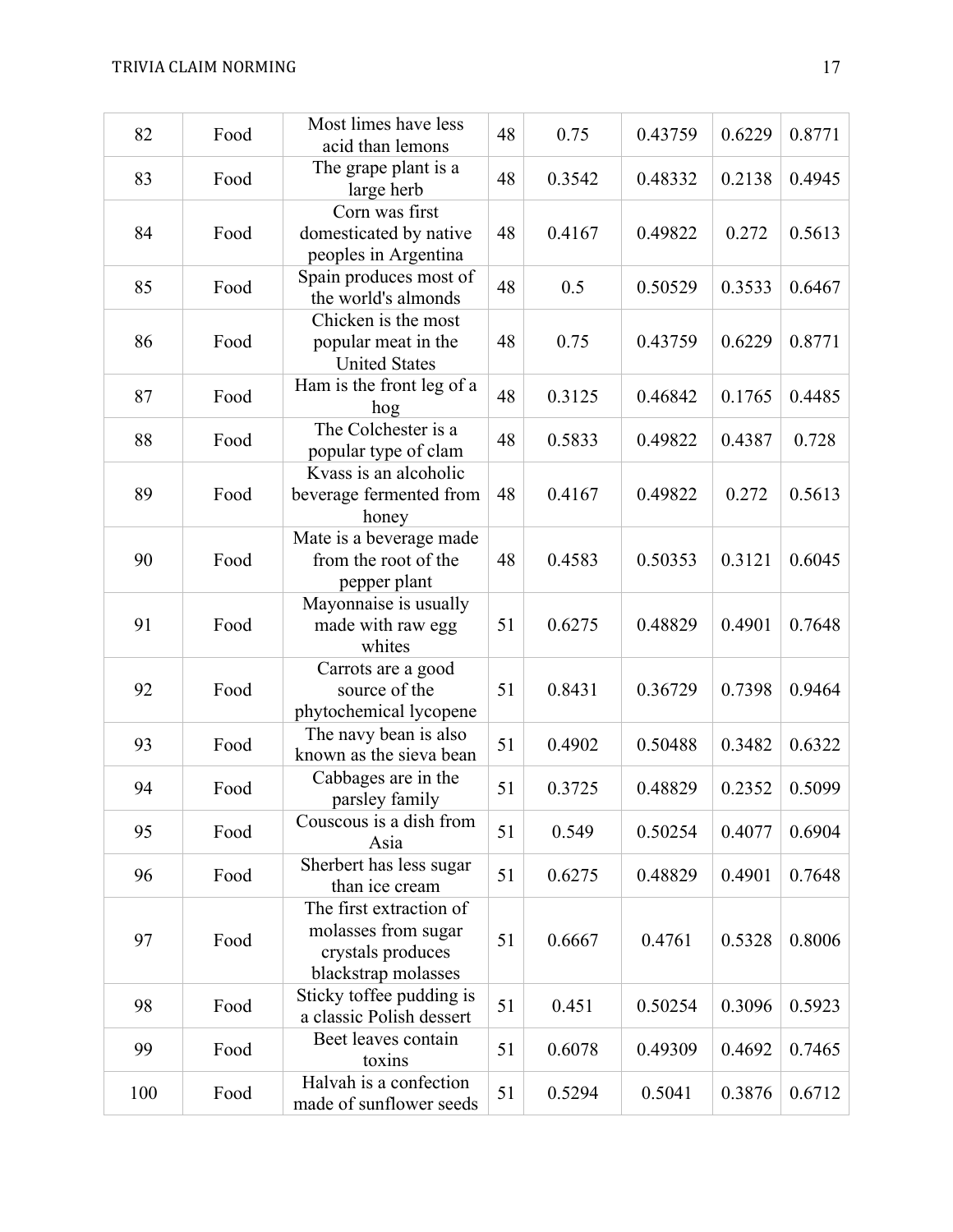#### References

- Benjamin, A. S., Bjork, R. A., & Schwartz, B. L. (1998). The mismeasure of memory: when retrieval fluency is misleading as a metamnemonic index. *Journal of Experimental Psychology: General*, *127*(1), 55-68.
- Birnbaum, M. S., Kornell, N., Bjork, E. L., & Bjork, R. A. (2013). Why interleaving enhances inductive learning: The roles of discrimination and retrieval. *Memory and Cognition*, *41*(3), 392-402.
- Burke, D. M., MacKay, D. G., Worthley, J. S., & Wade, E. (1991). On the tip of the tongue: What causes word finding failures in young and older adults?. *Journal of Memory and Language*, *30*(5), 542-579.
- Chua, E. F., & Bliss-Moreau, E. (2016). Knowing your heart and your mind: The relationships between metamemory and interoception. *Consciousness and Cognition*, *45*, 146-158.
- Duñabeitia, J. A., Griffin, K. L., Martín, J. L., Oliva, M., Sámano, M. L., & Ivaz, L. (2016). The Spanish General Knowledge Norms. *Frontiers in Psychology*, *7*, 1888.
- Fenn, E., Newman, E. J., Pezdek, K., & Garry, M. (2013). The effect of nonprobative photographs on truthiness persists over time. *Acta psychologica*, *144*(1), 207-211.
- Hasher, L., Goldstein, D., & Toppino, T. (1977). Frequency and the conference of referential validity. *Journal of verbal learning and verbal behavior*, *16*(1), 107-112.
- Jalbert, M., Newman, E., & Schwarz, N. (2017, November). *Only half of what I'll tell you is true: How experimental procedures lead to an underestimation of the truth effect in the real world*. Poster presented at the Psychonomic Society Annual Convention. Vancouver, Canada.